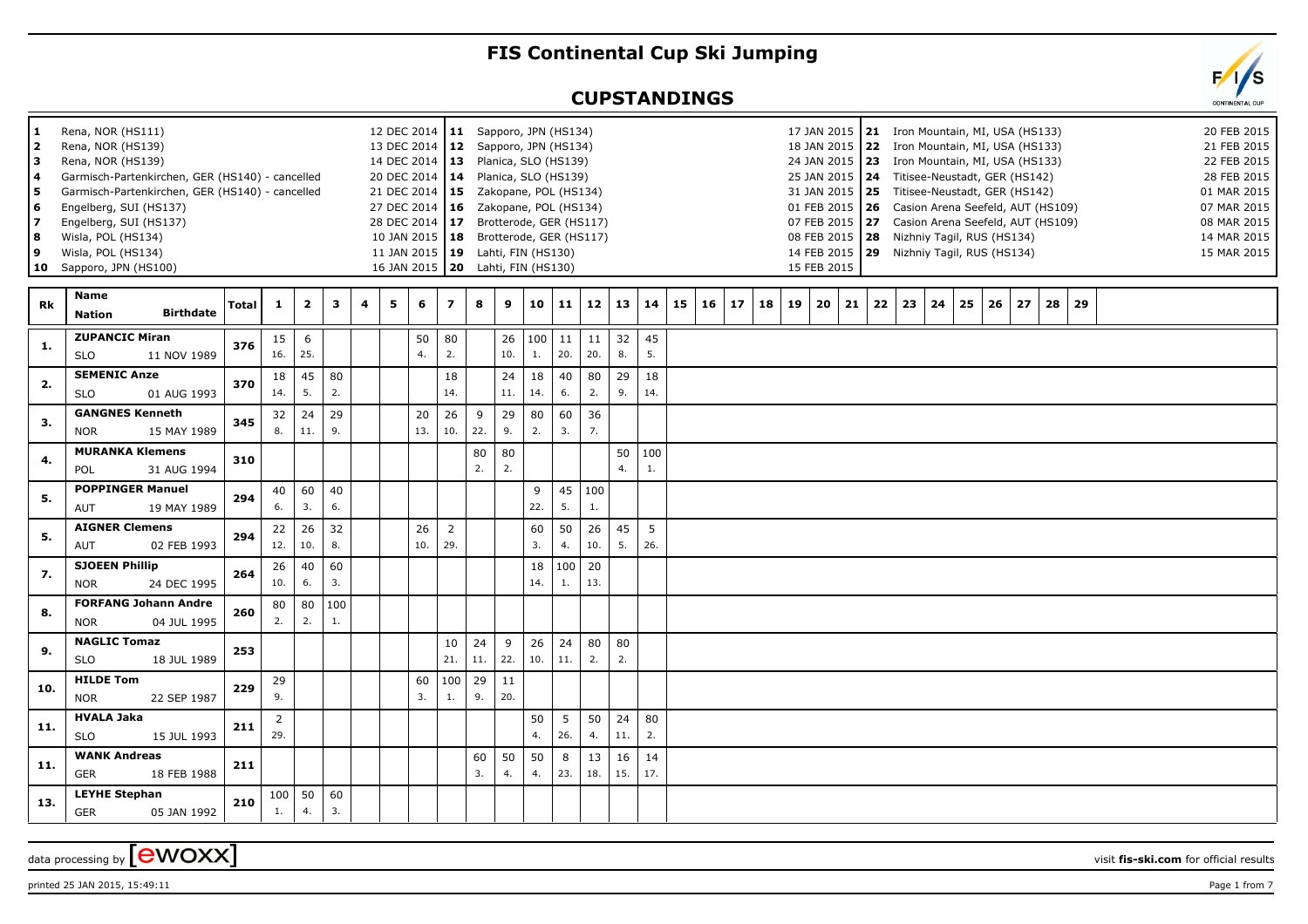| Rk  | Name<br><b>Birthdate</b>                             | <b>Total</b> | $\mathbf{1}$ | $\overline{2}$                 | $\mathbf{3}$ | 4 | 5 | 6            | $\overline{z}$                 | 8         | 9         |           | 10 11          |                       | $12 \mid 13$   | 14       | 15 | $16 \mid 17$ | 18 | 19 | 20 | 21 | 22 | 23 | 24 | 25 | 26 | 27 | 28 | 29 |  |  |  |
|-----|------------------------------------------------------|--------------|--------------|--------------------------------|--------------|---|---|--------------|--------------------------------|-----------|-----------|-----------|----------------|-----------------------|----------------|----------|----|--------------|----|----|----|----|----|----|----|----|----|----|----|----|--|--|--|
|     | Nation                                               |              |              |                                |              |   |   |              |                                |           |           |           |                |                       |                |          |    |              |    |    |    |    |    |    |    |    |    |    |    |    |  |  |  |
| 14. | <b>PEIER Killian</b><br>28 MAR 1995                  | 209          | 3.           | $60 \mid 36$<br>7.             | 22<br>12.    |   |   | 36<br>7.     | $40\,$<br>6.                   |           |           |           | 13<br>18.      | $\overline{2}$<br>29. |                |          |    |              |    |    |    |    |    |    |    |    |    |    |    |    |  |  |  |
|     | SUI                                                  |              |              |                                |              |   |   |              |                                |           |           |           |                |                       |                |          |    |              |    |    |    |    |    |    |    |    |    |    |    |    |  |  |  |
| 15. | <b>KLUSEK Bartlomiej</b><br>15 JAN 1993<br>POL       | 208          |              | 5<br>26.                       |              |   |   | 80<br>2.     | 45<br>5.                       |           | 16<br>15. |           |                |                       | 22<br>12.      | 40<br>6. |    |              |    |    |    |    |    |    |    |    |    |    |    |    |  |  |  |
|     | <b>FETTNER Manuel</b>                                |              |              | 45   100   45                  |              |   |   |              |                                |           |           |           |                |                       |                |          |    |              |    |    |    |    |    |    |    |    |    |    |    |    |  |  |  |
| 16. | AUT<br>17 JUN 1985                                   | 190          | 5.           | 1.                             | 5.           |   |   |              |                                |           |           |           |                |                       |                |          |    |              |    |    |    |    |    |    |    |    |    |    |    |    |  |  |  |
|     | <b>JUSTIN Rok</b>                                    |              | 13           | 13                             |              |   |   | 100          | 60                             |           |           |           |                |                       |                |          |    |              |    |    |    |    |    |    |    |    |    |    |    |    |  |  |  |
| 17. | SLO<br>06 APR 1993                                   | 186          | 18.          | 18.                            |              |   |   | 1.           | 3.                             |           |           |           |                |                       |                |          |    |              |    |    |    |    |    |    |    |    |    |    |    |    |  |  |  |
|     | <b>HULA Stefan</b>                                   |              | 36           | 1                              | 18           |   |   | 29           |                                | 4         | 18        |           |                |                       | 40             | 26       |    |              |    |    |    |    |    |    |    |    |    |    |    |    |  |  |  |
| 18. | 29 SEP 1986<br>POL                                   | 172          | 7.           | 30.                            | 14.          |   |   | 9.           |                                | 27.       | 14.       |           |                |                       | 6.             | 10.      |    |              |    |    |    |    |    |    |    |    |    |    |    |    |  |  |  |
| 19. | <b>LANISEK Anze</b>                                  | 168          |              |                                |              |   |   |              |                                |           |           | 22        |                | 14                    | 100            | 32       |    |              |    |    |    |    |    |    |    |    |    |    |    |    |  |  |  |
|     | 20 APR 1996<br>SLO                                   |              |              |                                |              |   |   |              |                                |           |           | 12.       |                | 17.                   | 1.             | 8.       |    |              |    |    |    |    |    |    |    |    |    |    |    |    |  |  |  |
| 20. | <b>BJOERENG Joacim Oedes</b>                         | 156          |              |                                |              |   |   | 40           | 36                             |           |           |           |                |                       | 60             | 20       |    |              |    |    |    |    |    |    |    |    |    |    |    |    |  |  |  |
|     | 14 DEC 1995<br><b>NOR</b>                            |              |              |                                |              |   |   | 6.           | 7.                             |           |           |           |                |                       | 3.             | 13.      |    |              |    |    |    |    |    |    |    |    |    |    |    |    |  |  |  |
| 21. | <b>WENIG Daniel</b>                                  | 151          |              | $50 \mid 14$<br>17.            |              |   |   |              |                                |           |           | 32        | 15             | 40<br>6.              |                |          |    |              |    |    |    |    |    |    |    |    |    |    |    |    |  |  |  |
|     | <b>GER</b><br>12 AUG 1991                            |              | 4.           |                                |              |   |   |              |                                |           |           | 8.        | 16.            |                       |                |          |    |              |    |    |    |    |    |    |    |    |    |    |    |    |  |  |  |
| 22. | <b>JOHANSSON Robert</b><br>23 MAR 1990<br><b>NOR</b> | 144          |              | 15<br>16.                      | 6<br>25.     |   |   |              |                                | 11<br>20. | 40<br>6.  | 11<br>20. | 16<br>15.      | 45<br>5.              |                |          |    |              |    |    |    |    |    |    |    |    |    |    |    |    |  |  |  |
|     | ZIOBRO Jan                                           |              |              |                                |              |   |   |              |                                | 100       | 32        |           |                |                       |                |          |    |              |    |    |    |    |    |    |    |    |    |    |    |    |  |  |  |
| 23. | POL<br>24 JUN 1991                                   | 132          |              |                                |              |   |   |              |                                | 1.        | 8.        |           |                |                       |                |          |    |              |    |    |    |    |    |    |    |    |    |    |    |    |  |  |  |
|     | <b>QUECK Danny</b>                                   |              | 15           | $\overline{7}$                 |              |   |   | 13           | 24                             | 15        | 10        | 24        |                |                       | 9              | 6        |    |              |    |    |    |    |    |    |    |    |    |    |    |    |  |  |  |
| 24. | 17 SEP 1989<br>GER                                   | 123          | 16.          | 24.                            |              |   |   | 18.          | 11.                            | 16.       | 21.       | 11.       |                |                       | 22.            | 25.      |    |              |    |    |    |    |    |    |    |    |    |    |    |    |  |  |  |
| 25. | <b>GEIGER Karl</b>                                   | 117          |              |                                |              |   |   |              |                                | 50        | 36        | 13        |                | 18                    |                |          |    |              |    |    |    |    |    |    |    |    |    |    |    |    |  |  |  |
|     | GER<br>11 FEB 1993                                   |              |              |                                |              |   |   |              |                                | 4.        | 7.        | 18.       |                | 14.                   |                |          |    |              |    |    |    |    |    |    |    |    |    |    |    |    |  |  |  |
| 26. | <b>SCHIFFNER Markus</b>                              | 111          | 6 l          | 11                             | 11           |   |   | $\mathbf{1}$ |                                |           |           | 18        | $\overline{4}$ | 29                    | $\overline{7}$ | 24       |    |              |    |    |    |    |    |    |    |    |    |    |    |    |  |  |  |
|     | 05 JUN 1992<br>AUT                                   |              | 25.          | 20.                            | 20.          |   |   | 30.          |                                |           |           | 14.       | 27.            | 9.                    | 24.            | 11.      |    |              |    |    |    |    |    |    |    |    |    |    |    |    |  |  |  |
| 27. | <b>HLAVA Lukas</b>                                   | 107          |              |                                |              |   |   | 12           | 13                             |           | 45        |           |                |                       | 13             | 24       |    |              |    |    |    |    |    |    |    |    |    |    |    |    |  |  |  |
|     | CZE<br>10 SEP 1984                                   |              |              |                                |              |   |   | 19.          | 18.                            |           | 5.        |           |                |                       | 18.            | 11.      |    |              |    |    |    |    |    |    |    |    |    |    |    |    |  |  |  |
| 28. | <b>KOT Maciej</b><br>POL<br>09 JUN 1991              | 106          |              |                                |              |   |   | 6<br>25.     |                                |           | 100<br>1. |           |                |                       |                |          |    |              |    |    |    |    |    |    |    |    |    |    |    |    |  |  |  |
|     | <b>TOLLINGER Elias</b>                               |              |              |                                |              |   |   |              |                                |           |           |           |                |                       |                |          |    |              |    |    |    |    |    |    |    |    |    |    |    |    |  |  |  |
| 28. | 25 MAR 1995<br>AUT                                   | 106          | 24<br>11.    | $\overline{\mathbf{3}}$<br>28. | 12<br>19.    |   |   | 32<br>8.     | $\overline{\mathbf{3}}$<br>28. | 32<br>8.  |           |           |                |                       |                |          |    |              |    |    |    |    |    |    |    |    |    |    |    |    |  |  |  |
|     | <b>STJERNEN Andreas</b>                              |              |              |                                |              |   |   | 45           | 50                             |           |           |           |                | 10                    |                |          |    |              |    |    |    |    |    |    |    |    |    |    |    |    |  |  |  |
| 30. | 30 JUL 1988<br><b>NOR</b>                            | 105          |              |                                |              |   |   | 5.           | 4.                             |           |           |           |                | 21.                   |                |          |    |              |    |    |    |    |    |    |    |    |    |    |    |    |  |  |  |
|     | <b>WOHLGENANNT Ulrich</b>                            |              |              |                                |              |   |   | 24           | $\overline{4}$                 |           |           | 40        | 18             | 15                    |                |          |    |              |    |    |    |    |    |    |    |    |    |    |    |    |  |  |  |
| 31. | AUT<br>01 AUG 1994                                   | 101          |              |                                |              |   |   | 11.          | 27.                            |           |           | 6.        | 14.            | 16.                   |                |          |    |              |    |    |    |    |    |    |    |    |    |    |    |    |  |  |  |
| 31. | <b>POGRAJC Andraz</b>                                | 101          | 11           |                                | 10           |   |   |              |                                |           |           |           |                |                       | 20             | 60       |    |              |    |    |    |    |    |    |    |    |    |    |    |    |  |  |  |
|     | <b>SLO</b><br>26 SEP 1991                            |              | 20.          |                                | 21.          |   |   |              |                                |           |           |           |                |                       | 13.            | 3.       |    |              |    |    |    |    |    |    |    |    |    |    |    |    |  |  |  |

data processing by **CWOXX** visit fis-ski.com for official results

 $p$ rinted 25 JAN 2015, 15:49:11  $p$ age 2 from 7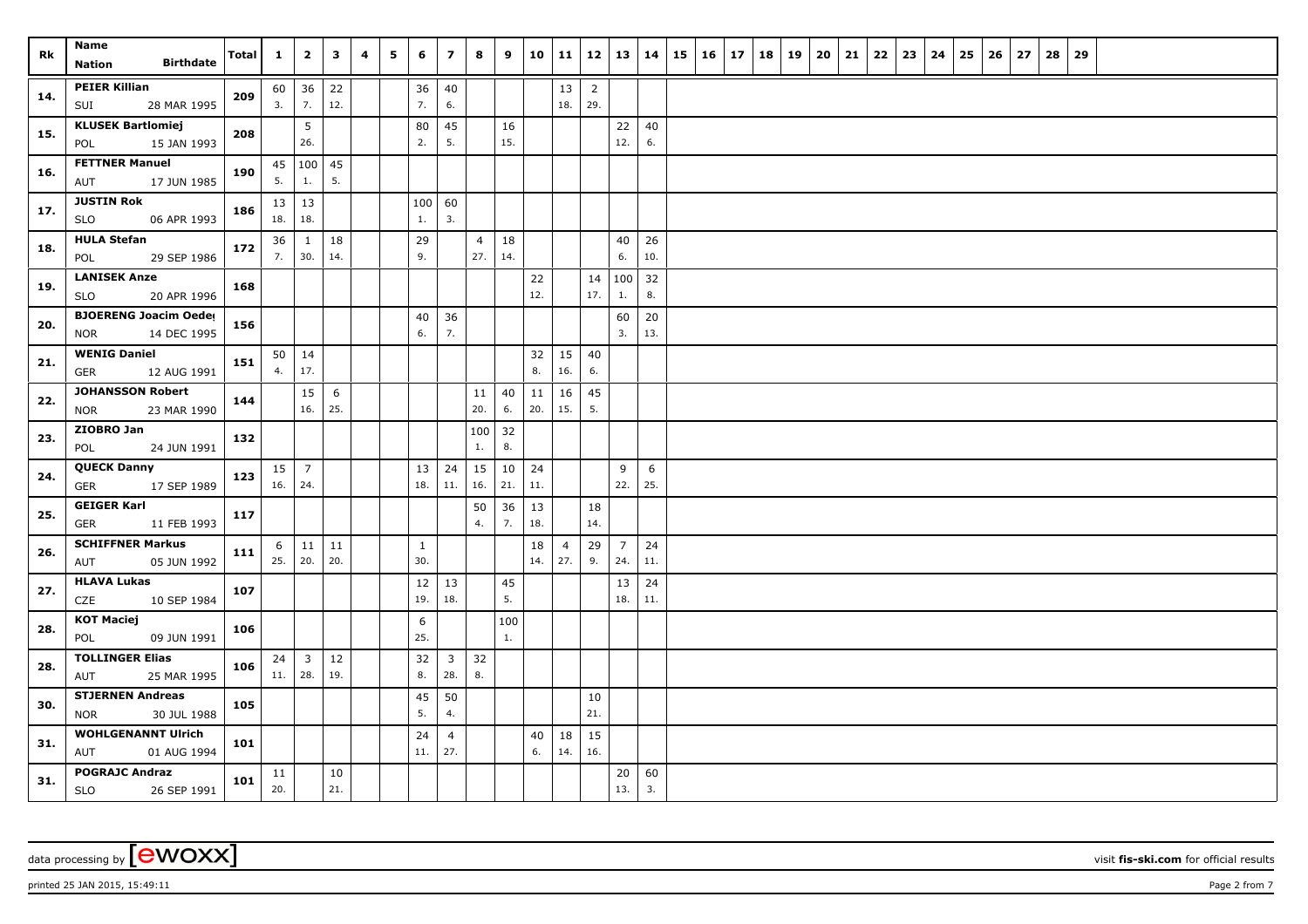| Rk  | Name                                                | Total | $\mathbf{1}$          | $\overline{\mathbf{2}}$ | $\mathbf{3}$          | 4 | 5 | 6                     | $\overline{\mathbf{z}}$ | 8                     | 9              | 10  | 11        | 12             | 13             | 14             | $15 \mid 16 \mid$ | 17 | 18 | 19 | 20 | 21 | 22 | 23 | 24 | 25 | 26 | 27 | 28 | 29 |  |  |  |
|-----|-----------------------------------------------------|-------|-----------------------|-------------------------|-----------------------|---|---|-----------------------|-------------------------|-----------------------|----------------|-----|-----------|----------------|----------------|----------------|-------------------|----|----|----|----|----|----|----|----|----|----|----|----|----|--|--|--|
|     | <b>Birthdate</b><br>Nation                          |       |                       |                         |                       |   |   |                       |                         |                       |                |     |           |                |                |                |                   |    |    |    |    |    |    |    |    |    |    |    |    |    |  |  |  |
| 31. | <b>SINKOVEC Jure</b><br>03 JUL 1985<br><b>SLO</b>   | 101   |                       | 10<br>21.               | 20<br>13.             |   |   | 22<br>12.             | 29<br>9.                | 20<br>13.             |                |     |           |                |                |                |                   |    |    |    |    |    |    |    |    |    |    |    |    |    |  |  |  |
|     | <b>GRANERUD Halvor Egner</b>                        |       | 20                    | 8                       | 14                    |   |   |                       |                         | 20                    | 16             |     |           |                | $\overline{4}$ | $\overline{7}$ |                   |    |    |    |    |    |    |    |    |    |    |    |    |    |  |  |  |
| 34. | 29 MAY 1996<br><b>NOR</b>                           | 89    | 13.   23.             |                         | 17.                   |   |   |                       |                         | 13.                   | 15.            |     |           |                | 27.            | 24.            |                   |    |    |    |    |    |    |    |    |    |    |    |    |    |  |  |  |
| 35. | <b>RHOADS William</b>                               | 88    |                       |                         |                       |   |   |                       |                         |                       | 5              |     | 80        | $\overline{3}$ |                |                |                   |    |    |    |    |    |    |    |    |    |    |    |    |    |  |  |  |
|     | USA<br>08 JUN 1995                                  |       |                       |                         |                       |   |   |                       |                         |                       | 26.            |     | 2.        | 28.            |                |                |                   |    |    |    |    |    |    |    |    |    |    |    |    |    |  |  |  |
| 36. | <b>KUBACKI Dawid</b>                                | 86    |                       |                         |                       |   |   |                       |                         | 26                    | 60             |     |           |                |                |                |                   |    |    |    |    |    |    |    |    |    |    |    |    |    |  |  |  |
|     | 12 MAR 1990<br>POL                                  |       |                       |                         |                       |   |   |                       |                         | 10.                   | 3.             |     |           |                |                |                |                   |    |    |    |    |    |    |    |    |    |    |    |    |    |  |  |  |
| 37. | <b>DESCHWANDEN Gregor</b><br>27 FEB 1991<br>SUI     | 78    | 9<br>22.   15.        | 16                      | 26<br>10.             |   |   | 16<br>15.             | 11<br> 20.              |                       |                |     |           |                |                |                |                   |    |    |    |    |    |    |    |    |    |    |    |    |    |  |  |  |
|     | <b>JANDA Jakub</b>                                  |       |                       |                         |                       |   |   |                       |                         |                       |                |     |           |                |                |                |                   |    |    |    |    |    |    |    |    |    |    |    |    |    |  |  |  |
| 38. | CZE<br>27 APR 1978                                  | 76    |                       |                         |                       |   |   |                       |                         | $\overline{4}$<br>27. |                |     |           |                | 36<br>7.       | 36<br>7.       |                   |    |    |    |    |    |    |    |    |    |    |    |    |    |  |  |  |
| 39. | <b>PASCHKE Pius</b>                                 | 69    |                       |                         | 9                     |   |   | 9                     | 22                      |                       | $\overline{7}$ | 22  |           |                |                |                |                   |    |    |    |    |    |    |    |    |    |    |    |    |    |  |  |  |
|     | <b>GER</b><br>20 MAY 1990                           |       |                       |                         | 22.                   |   |   | 22.                   | 12.                     |                       | 24.            | 12. |           |                |                |                |                   |    |    |    |    |    |    |    |    |    |    |    |    |    |  |  |  |
| 40. | <b>KOZISEK Cestmir</b>                              | 68    |                       | $12 \mid 32$            | 24                    |   |   |                       |                         |                       |                |     |           |                |                |                |                   |    |    |    |    |    |    |    |    |    |    |    |    |    |  |  |  |
|     | CZE<br>09 NOV 1991                                  |       | 19.                   | 8.                      | 11.                   |   |   |                       |                         |                       |                |     |           |                |                |                |                   |    |    |    |    |    |    |    |    |    |    |    |    |    |  |  |  |
| 41. | <b>BIELA Stanislaw</b>                              | 66    |                       |                         |                       |   |   |                       |                         | 16                    |                |     |           |                |                | 50             |                   |    |    |    |    |    |    |    |    |    |    |    |    |    |  |  |  |
|     | POL<br>02 APR 1994                                  |       |                       |                         |                       |   |   |                       |                         | 15.                   |                |     |           |                |                | 4.             |                   |    |    |    |    |    |    |    |    |    |    |    |    |    |  |  |  |
| 42. | <b>JACOBSEN Anders</b><br>17 FEB 1985<br><b>NOR</b> | 65    | $\overline{3}$<br>28. | 22<br>12.               | 40<br>6.              |   |   |                       |                         |                       |                |     |           |                |                |                |                   |    |    |    |    |    |    |    |    |    |    |    |    |    |  |  |  |
|     | <b>ITO Masamitsu</b>                                |       |                       |                         |                       |   |   |                       |                         |                       |                | 36  |           |                |                | 29             |                   |    |    |    |    |    |    |    |    |    |    |    |    |    |  |  |  |
| 42. | <b>JPN</b><br>27 FEB 1998                           | 65    |                       |                         |                       |   |   |                       |                         |                       |                | 7.  |           |                |                | 9.             |                   |    |    |    |    |    |    |    |    |    |    |    |    |    |  |  |  |
| 44. | <b>SATO Yukiya</b>                                  | 64    |                       |                         |                       |   |   |                       |                         |                       |                |     | 32        | 32             |                |                |                   |    |    |    |    |    |    |    |    |    |    |    |    |    |  |  |  |
|     | 19 JUN 1995<br><b>JPN</b>                           |       |                       |                         |                       |   |   |                       |                         |                       |                |     | 8.        | 8.             |                |                |                   |    |    |    |    |    |    |    |    |    |    |    |    |    |  |  |  |
| 45. | <b>ZNISZCZOL Aleksander</b>                         | 61    |                       | $16 \mid 29$            | 16                    |   |   |                       |                         |                       |                |     |           |                |                |                |                   |    |    |    |    |    |    |    |    |    |    |    |    |    |  |  |  |
|     | 08 MAR 1994<br>POL                                  |       | 15.                   | 9.                      | 15.                   |   |   |                       |                         |                       |                |     |           |                |                |                |                   |    |    |    |    |    |    |    |    |    |    |    |    |    |  |  |  |
| 46. | <b>ALTENBURGER Florian</b><br>AUT<br>02 NOV 1993    | 60    |                       |                         |                       |   |   | 15<br>16.             | $\mathbf{1}$<br>30.     |                       |                |     | 26<br>10. | 8<br>23.       | 10<br>21.      |                |                   |    |    |    |    |    |    |    |    |    |    |    |    |    |  |  |  |
|     | <b>HOLIK Frantisek</b>                              |       |                       |                         |                       |   |   |                       |                         |                       |                |     | 29        | 22             |                |                |                   |    |    |    |    |    |    |    |    |    |    |    |    |    |  |  |  |
| 47. | CZE<br>23 OCT 1998                                  | 51    |                       |                         |                       |   |   |                       |                         |                       |                |     | 9.        | 12.            |                |                |                   |    |    |    |    |    |    |    |    |    |    |    |    |    |  |  |  |
| 47. | <b>HUBER Stefan</b>                                 | 51    |                       |                         |                       |   |   |                       |                         | 22                    |                |     |           |                | 18             | 11             |                   |    |    |    |    |    |    |    |    |    |    |    |    |    |  |  |  |
|     | 08 MAR 1994<br>AUT                                  |       |                       |                         |                       |   |   |                       |                         | 12.                   |                |     |           |                | 14.            | 20.            |                   |    |    |    |    |    |    |    |    |    |    |    |    |    |  |  |  |
| 49. | <b>KALINITSCHENKO Anton</b>                         | 50    |                       |                         |                       |   |   | 14                    |                         | $13 \mid 12$          |                |     |           |                | $\overline{2}$ | $9\,$          |                   |    |    |    |    |    |    |    |    |    |    |    |    |    |  |  |  |
|     | <b>RUS</b><br>22 JUL 1982                           |       |                       |                         |                       |   |   | 17.                   |                         | 18.                   | 19.            |     |           |                | 29.            | 22.            |                   |    |    |    |    |    |    |    |    |    |    |    |    |    |  |  |  |
| 50. | <b>GLASDER Michael</b>                              | 48    |                       |                         |                       |   |   |                       | 8<br>23.                | 12                    |                |     |           |                | 15<br>16.      | 13             |                   |    |    |    |    |    |    |    |    |    |    |    |    |    |  |  |  |
|     | USA<br>27 MAR 1989<br><b>HUBER Daniel</b>           |       |                       |                         |                       |   |   |                       |                         | 19.                   |                |     |           |                |                | 18.            |                   |    |    |    |    |    |    |    |    |    |    |    |    |    |  |  |  |
| 50. | AUT<br>02 JAN 1993                                  | 48    |                       | 13<br>18.               | $\overline{7}$<br>24. |   |   | $\overline{7}$<br>24. | $5\phantom{.0}$<br>26.  |                       |                |     |           | 16<br>15.      |                |                |                   |    |    |    |    |    |    |    |    |    |    |    |    |    |  |  |  |

 $p$ rinted 25 JAN 2015, 15:49:11  $p$ age 3 from 7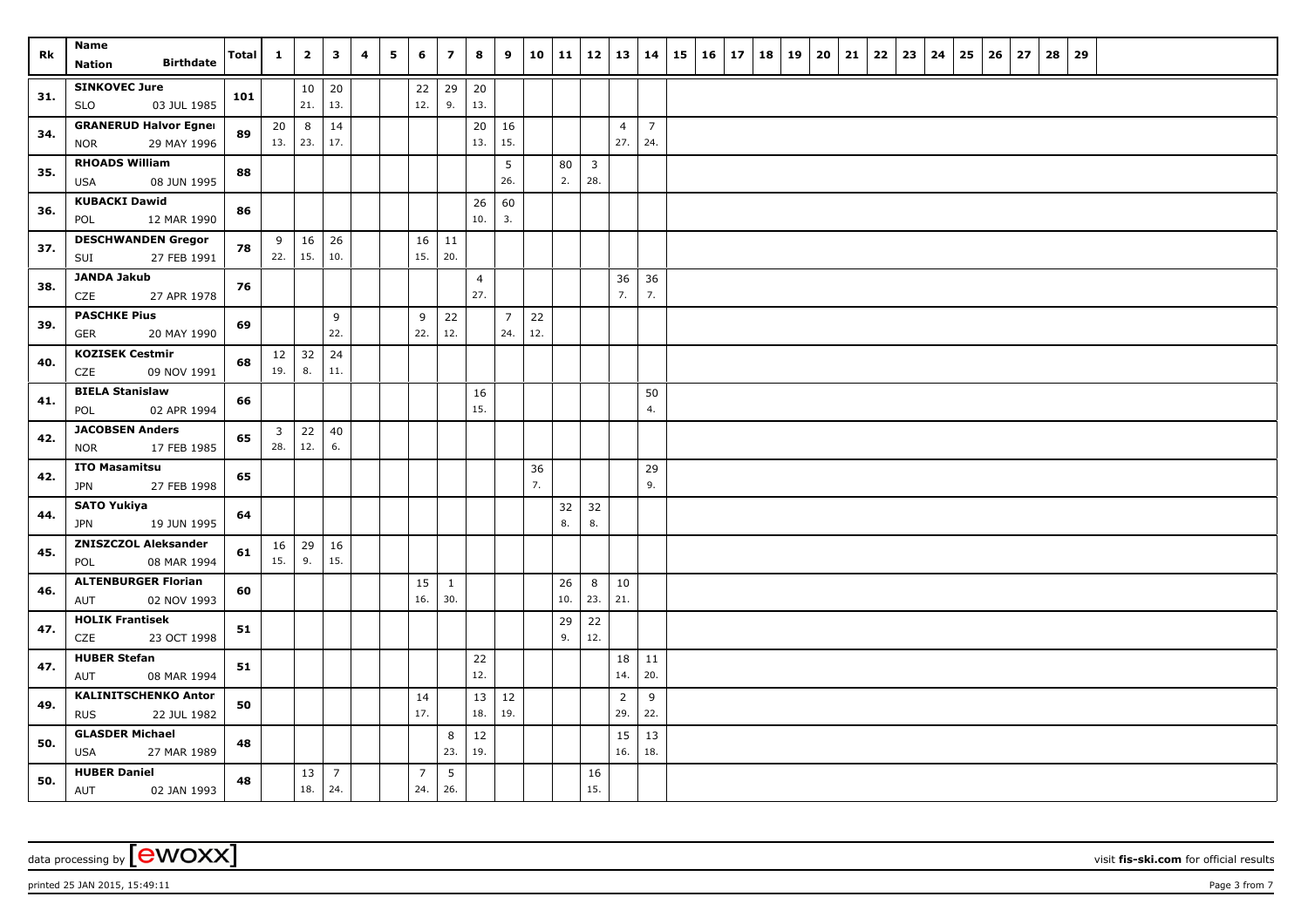| Rk  | Name<br><b>Birthdate</b><br><b>Nation</b>               | <b>Total</b> | $\mathbf{1}$   | $\overline{2}$        | $\overline{\mathbf{3}}$ | 4 | 5 | 6              | $\overline{z}$ | 8              | 9                     | 10            | 11              |                       | $12 \mid 13 \mid 14$ |           | $15 \mid 16 \mid 17$ | 18 | 19 | $20 \mid 21$ | $22 \mid 23$ | 24 | 25 | 26 | 27 | 28 | 29 |  |  |  |
|-----|---------------------------------------------------------|--------------|----------------|-----------------------|-------------------------|---|---|----------------|----------------|----------------|-----------------------|---------------|-----------------|-----------------------|----------------------|-----------|----------------------|----|----|--------------|--------------|----|----|----|----|----|----|--|--|--|
|     |                                                         |              |                |                       |                         |   |   |                |                |                |                       |               |                 |                       |                      |           |                      |    |    |              |              |    |    |    |    |    |    |  |  |  |
| 50. | <b>LARINTO Ville</b><br>11 APR 1990<br>FIN              | 48           |                |                       |                         |   |   |                |                |                |                       | $12\,$<br>19. | 36<br>7.        |                       |                      |           |                      |    |    |              |              |    |    |    |    |    |    |  |  |  |
|     | <b>ELVERUM SORSELL Kim I</b>                            |              | 5              |                       |                         |   |   | 18             | 9              | $\overline{2}$ | 13                    |               |                 |                       |                      |           |                      |    |    |              |              |    |    |    |    |    |    |  |  |  |
| 53. | 06 OCT 1988<br><b>NOR</b>                               | 47           | 26.            |                       |                         |   |   | 14.            | 22.            | 29.            | 18.                   |               |                 |                       |                      |           |                      |    |    |              |              |    |    |    |    |    |    |  |  |  |
| 53. | <b>KLINGA Sebastian</b>                                 | 47           |                |                       |                         |   |   | 10             | 32             |                |                       |               |                 | 5                     |                      |           |                      |    |    |              |              |    |    |    |    |    |    |  |  |  |
|     | 26 APR 1992<br>FIN                                      |              |                |                       |                         |   |   | 21.            | 8.             |                |                       |               |                 | 26.                   |                      |           |                      |    |    |              |              |    |    |    |    |    |    |  |  |  |
| 55. | <b>MAYER Nicolas</b>                                    | 46           | $\overline{4}$ | 20                    | 8                       |   |   | $\overline{2}$ | 6              | 6              |                       |               |                 |                       |                      |           |                      |    |    |              |              |    |    |    |    |    |    |  |  |  |
|     | 06 OCT 1990<br>FRA                                      |              |                | $27.$ 13.             | 23.                     |   |   | 29.            | 25.            | 25.            |                       |               |                 |                       |                      |           |                      |    |    |              |              |    |    |    |    |    |    |  |  |  |
| 56. | <b>HAZETDINOV Ilmir</b><br><b>RUS</b><br>28 OCT 1991    | 45           |                |                       |                         |   |   |                |                | 45<br>5.       |                       |               |                 |                       |                      |           |                      |    |    |              |              |    |    |    |    |    |    |  |  |  |
| 57. | <b>KYTOESAHO Niko</b><br>18 DEC 1999<br>FIN             | 43           |                | 9<br>22.              | 15<br>16.               |   |   |                | 16<br>15.      |                | $\overline{3}$<br>28. |               |                 |                       |                      |           |                      |    |    |              |              |    |    |    |    |    |    |  |  |  |
|     | <b>LEJA Krzysztof</b>                                   |              |                |                       |                         |   |   |                |                | 40             |                       |               |                 |                       |                      |           |                      |    |    |              |              |    |    |    |    |    |    |  |  |  |
| 58. | 21 FEB 1996<br>POL                                      | 40           |                |                       |                         |   |   |                |                | 6.             |                       |               |                 |                       |                      |           |                      |    |    |              |              |    |    |    |    |    |    |  |  |  |
|     | <b>GREIDERER Simon</b>                                  |              |                |                       |                         |   |   |                |                | 36             | $\overline{2}$        |               |                 |                       |                      |           |                      |    |    |              |              |    |    |    |    |    |    |  |  |  |
| 59. | AUT<br>18 JAN 1996                                      | 38           |                |                       |                         |   |   |                |                | 7.             | 29.                   |               |                 |                       |                      |           |                      |    |    |              |              |    |    |    |    |    |    |  |  |  |
| 60. | <b>NIEMI Sami</b>                                       | 37           |                |                       |                         |   |   |                |                |                |                       | 29            | $7\overline{ }$ | $\mathbf{1}$          |                      |           |                      |    |    |              |              |    |    |    |    |    |    |  |  |  |
|     | FIN<br>16 FEB 1991                                      |              |                |                       |                         |   |   |                |                |                |                       | 9.            | 24.             | 30.                   |                      |           |                      |    |    |              |              |    |    |    |    |    |    |  |  |  |
| 61. | <b>PREVC Cene</b><br><b>SLO</b><br>12 MAR 1996          | 36           |                |                       |                         |   |   |                |                |                |                       |               |                 |                       | 26<br>10.            | 10<br>21. |                      |    |    |              |              |    |    |    |    |    |    |  |  |  |
| 62. | <b>KARLEN Gabriel</b><br>SUI<br>10 MAR 1994             | 35           |                |                       |                         |   |   | 11<br>20.      |                |                |                       |               |                 | 24<br>11.             |                      |           |                      |    |    |              |              |    |    |    |    |    |    |  |  |  |
|     | <b>EGLOFF Luca</b>                                      |              |                | $\overline{2}$        |                         |   |   |                |                |                |                       |               | 22              | $\overline{7}$        |                      |           |                      |    |    |              |              |    |    |    |    |    |    |  |  |  |
| 63. | 06 JUN 1995<br>SUI                                      | 31           |                | 29.                   |                         |   |   |                |                |                |                       |               | 12.             | 24.                   |                      |           |                      |    |    |              |              |    |    |    |    |    |    |  |  |  |
| 64. | <b>ASCHENWALD Philipp</b><br>12 NOV 1995<br>AUT         | 28           |                |                       |                         |   |   |                |                | 17.            | $14 \mid 14$<br>17.   |               |                 |                       |                      |           |                      |    |    |              |              |    |    |    |    |    |    |  |  |  |
|     | <b>MABUCHI Minato</b>                                   |              |                |                       |                         |   |   |                |                |                |                       | 14            | 14              |                       |                      |           |                      |    |    |              |              |    |    |    |    |    |    |  |  |  |
| 64. | <b>JPN</b><br>28 JUN 1992                               | 28           |                |                       |                         |   |   |                |                |                |                       | 17.           | 17.             |                       |                      |           |                      |    |    |              |              |    |    |    |    |    |    |  |  |  |
| 66. | <b>BIEGUN Krzysztof</b>                                 | 26           |                |                       |                         |   |   | 8              | 12             |                | 6                     |               |                 |                       |                      |           |                      |    |    |              |              |    |    |    |    |    |    |  |  |  |
|     | 21 MAY 1994<br>POL                                      |              |                |                       |                         |   |   | 23.            | 19.            |                | 25.                   |               |                 |                       |                      |           |                      |    |    |              |              |    |    |    |    |    |    |  |  |  |
| 67. | <b>BJERKEENGEN Fredrik</b><br><b>NOR</b><br>11 NOV 1988 | 25           |                | $\overline{4}$<br>27. |                         |   |   |                |                |                |                       |               |                 |                       | 5<br>26.             | 16<br>15. |                      |    |    |              |              |    |    |    |    |    |    |  |  |  |
| 67. | <b>MAKSIMOCHKIN Mikhail</b>                             | 25           |                |                       |                         |   |   |                |                | 5              | 20                    |               |                 |                       |                      |           |                      |    |    |              |              |    |    |    |    |    |    |  |  |  |
|     | <b>RUS</b><br>29 AUG 1993                               |              |                |                       |                         |   |   |                |                | 26.            | 13.                   |               |                 |                       |                      |           |                      |    |    |              |              |    |    |    |    |    |    |  |  |  |
| 69. | <b>JOHNSON Anders</b><br><b>USA</b><br>23 APR 1989      | 24           |                |                       |                         |   |   |                |                | 10<br>21.      |                       |               | 10<br>21.       | $\overline{4}$<br>27. |                      |           |                      |    |    |              |              |    |    |    |    |    |    |  |  |  |
| 70. | ZOGRAFSKI Vladimir<br><b>BUL</b><br>14 JUL 1993         | 23           |                | 18<br>14.             | $5\overline{5}$<br>26.  |   |   |                |                |                |                       |               |                 |                       |                      |           |                      |    |    |              |              |    |    |    |    |    |    |  |  |  |

 $p$ rinted 25 JAN 2015, 15:49:11  $p$ age 4 from 7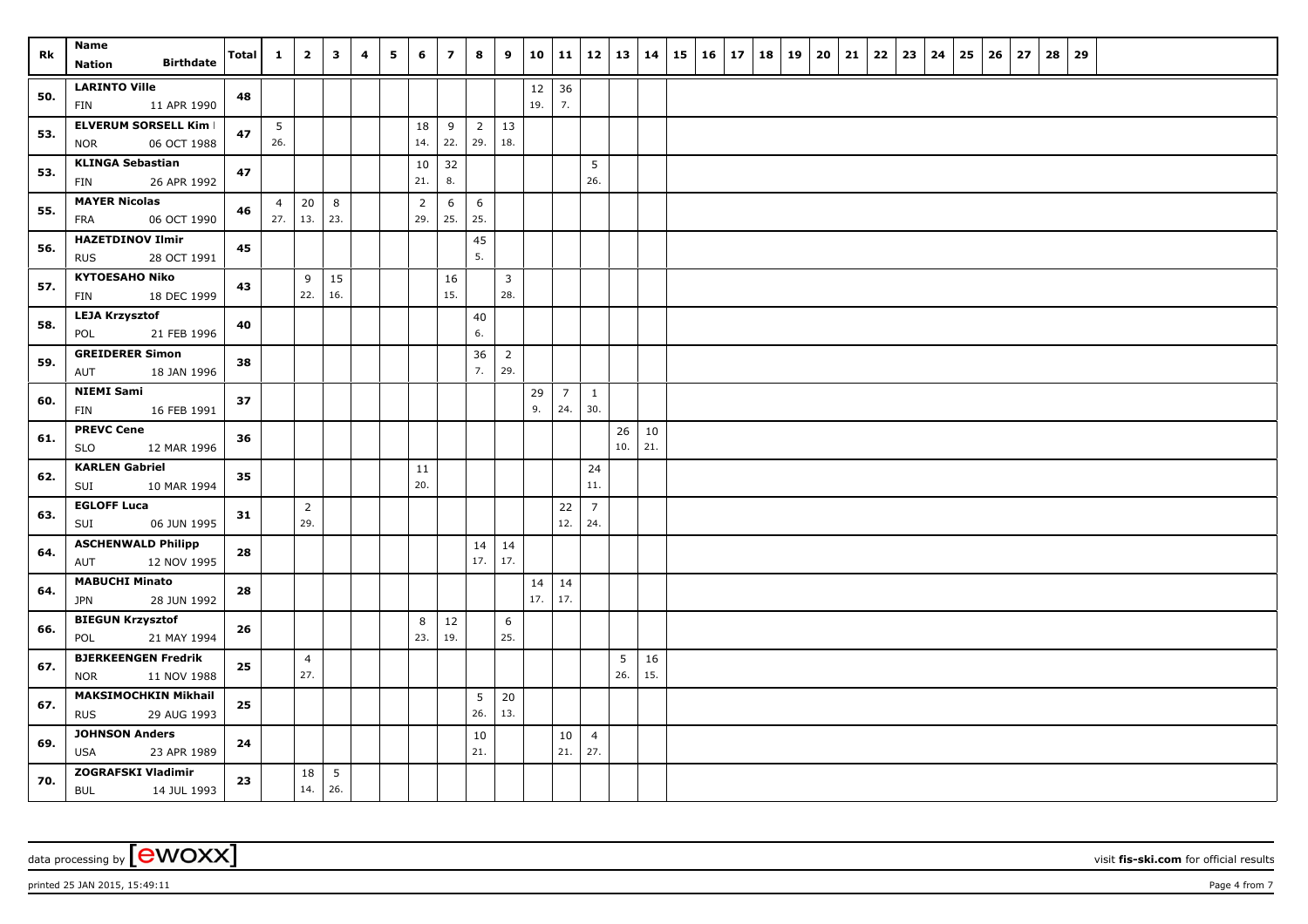| Rk  | Name<br><b>Birthdate</b><br><b>Nation</b>            | <b>Total</b> | $\mathbf{1}$        | $\overline{2}$ | $\overline{\mathbf{3}}$ | 4 | 5 | 6        | $\overline{z}$ | 8 | 9                     |                       | 10   11             | $12 \mid 13 \mid$ |                       | 14                    | $15 \mid 16 \mid 17$ | 18 | 19 | 20 | 21 | 22 | 23 | 24 | 25 | 26 | 27 | 28 | 29 |  |  |  |
|-----|------------------------------------------------------|--------------|---------------------|----------------|-------------------------|---|---|----------|----------------|---|-----------------------|-----------------------|---------------------|-------------------|-----------------------|-----------------------|----------------------|----|----|----|----|----|----|----|----|----|----|----|----|--|--|--|
| 71. | <b>RUDA Adam</b><br>18 NOV 1995<br>POL               | 22           |                     |                |                         |   |   |          | 14<br>17.      |   | 8<br>23.              |                       |                     |                   |                       |                       |                      |    |    |    |    |    |    |    |    |    |    |    |    |  |  |  |
| 71. | <b>CECON Federico</b><br>11 JUN 1994<br>ITA          | 22           |                     |                |                         |   |   |          |                |   | 22<br>12.             |                       |                     |                   |                       |                       |                      |    |    |    |    |    |    |    |    |    |    |    |    |  |  |  |
| 73. | <b>POLASEK Viktor</b><br>CZE<br>18 JUL 1997          | 21           |                     |                |                         |   |   |          |                |   |                       | $\mathbf{1}$<br>30.   | 20<br>13.           |                   |                       |                       |                      |    |    |    |    |    |    |    |    |    |    |    |    |  |  |  |
| 73. | <b>MEZNAR Mitja</b><br>30 JUN 1988<br><b>SLO</b>     | 21           |                     |                |                         |   |   |          |                |   |                       |                       |                     |                   | 6<br>25.              | 15<br>16.             |                      |    |    |    |    |    |    |    |    |    |    |    |    |  |  |  |
| 73. | <b>COLLOREDO Sebastian</b><br>09 SEP 1987<br>ITA     | 21           |                     |                |                         |   |   | 5<br>26. | 15<br>16.      |   | $\mathbf{1}$<br>30.   |                       |                     |                   |                       |                       |                      |    |    |    |    |    |    |    |    |    |    |    |    |  |  |  |
| 76. | <b>KORNILOV Denis</b><br><b>RUS</b><br>17 AUG 1986   | 20           |                     |                |                         |   |   |          | 20<br>13.      |   |                       |                       |                     |                   |                       |                       |                      |    |    |    |    |    |    |    |    |    |    |    |    |  |  |  |
| 77. | <b>ANTONISSEN Lars</b><br>31 JUL 1995<br><b>NED</b>  | 18           |                     |                |                         |   |   |          |                |   |                       | $\overline{2}$<br>29. | 6<br>25.            | 10<br>21.         |                       |                       |                      |    |    |    |    |    |    |    |    |    |    |    |    |  |  |  |
| 78. | <b>MIETUS Krzysztof</b><br>08 MAR 1991<br>POL        | 15           | $\mathbf{1}$<br>30. |                |                         |   |   |          |                |   | $\overline{4}$<br>27. |                       |                     |                   | $8\phantom{1}$<br>23. | $\overline{2}$<br>29. |                      |    |    |    |    |    |    |    |    |    |    |    |    |  |  |  |
| 79. | <b>STURSA Vojtech</b><br>CZE<br>03 AUG 1995          | 14           |                     |                | $\overline{2}$<br>29.   |   |   |          |                |   |                       |                       | 12<br>19.           |                   |                       |                       |                      |    |    |    |    |    |    |    |    |    |    |    |    |  |  |  |
| 79. | <b>SIEGEL David</b><br><b>GER</b><br>28 AUG 1996     | $14$         |                     |                |                         |   |   |          |                |   |                       |                       |                     |                   | 14<br>17.             |                       |                      |    |    |    |    |    |    |    |    |    |    |    |    |  |  |  |
| 79. | <b>KOBAYASHI Ryoyu</b><br>08 NOV 1996<br><b>JPN</b>  | 14           |                     |                |                         |   |   |          |                |   |                       | 5<br>26.              | 9<br>22.            |                   |                       |                       |                      |    |    |    |    |    |    |    |    |    |    |    |    |  |  |  |
| 82. | <b>FAIRALL Nicholas</b><br><b>USA</b><br>06 JUL 1989 | 13           |                     |                | 13<br>18.               |   |   |          |                |   |                       |                       |                     |                   |                       |                       |                      |    |    |    |    |    |    |    |    |    |    |    |    |  |  |  |
| 83. | <b>CIKL Martin</b><br>CZE<br>17 AUG 1987             | 12           | 11<br>20.           |                | $\mathbf{1}$<br>30.     |   |   |          |                |   |                       |                       |                     |                   |                       |                       |                      |    |    |    |    |    |    |    |    |    |    |    |    |  |  |  |
| 83. | <b>STEKALA Andrzej</b><br>30 JUN 1995<br>POL         | 12           |                     |                |                         |   |   |          |                |   |                       |                       |                     |                   | 12<br>19.             |                       |                      |    |    |    |    |    |    |    |    |    |    |    |    |  |  |  |
| 83. | <b>MORRICE Trevor</b><br>CAN<br>23 SEP 1991          | 12           |                     |                |                         |   |   |          |                |   |                       |                       |                     | 12<br>19.         |                       |                       |                      |    |    |    |    |    |    |    |    |    |    |    |    |  |  |  |
| 83. | <b>SCHULER Andreas</b><br>SUI<br>30 DEC 1995         | 12           |                     |                |                         |   |   |          |                |   |                       |                       |                     |                   |                       | 12<br>19.             |                      |    |    |    |    |    |    |    |    |    |    |    |    |  |  |  |
| 87. | <b>MANDL Ziga</b><br><b>SLO</b><br>13 JAN 1990       | 11           |                     |                |                         |   |   |          |                |   |                       |                       |                     |                   | 11<br>20.             |                       |                      |    |    |    |    |    |    |    |    |    |    |    |    |  |  |  |
| 87. | <b>HARADA Yumu</b><br>15 SEP 1990<br>JPN             | 11           |                     |                |                         |   |   |          |                |   |                       | 8<br>23.              | $\mathbf{3}$<br>28. |                   |                       |                       |                      |    |    |    |    |    |    |    |    |    |    |    |    |  |  |  |
| 89. | <b>HAUER Joachim</b><br><b>NOR</b><br>02 FEB 1991    | 10           |                     |                |                         |   |   |          |                |   |                       | 10<br>21.             |                     |                   |                       |                       |                      |    |    |    |    |    |    |    |    |    |    |    |    |  |  |  |

data processing by **CWOXX** wisit **fis-ski.com** for official results

 $p$ rinted 25 JAN 2015, 15:49:11 Page 5 from 7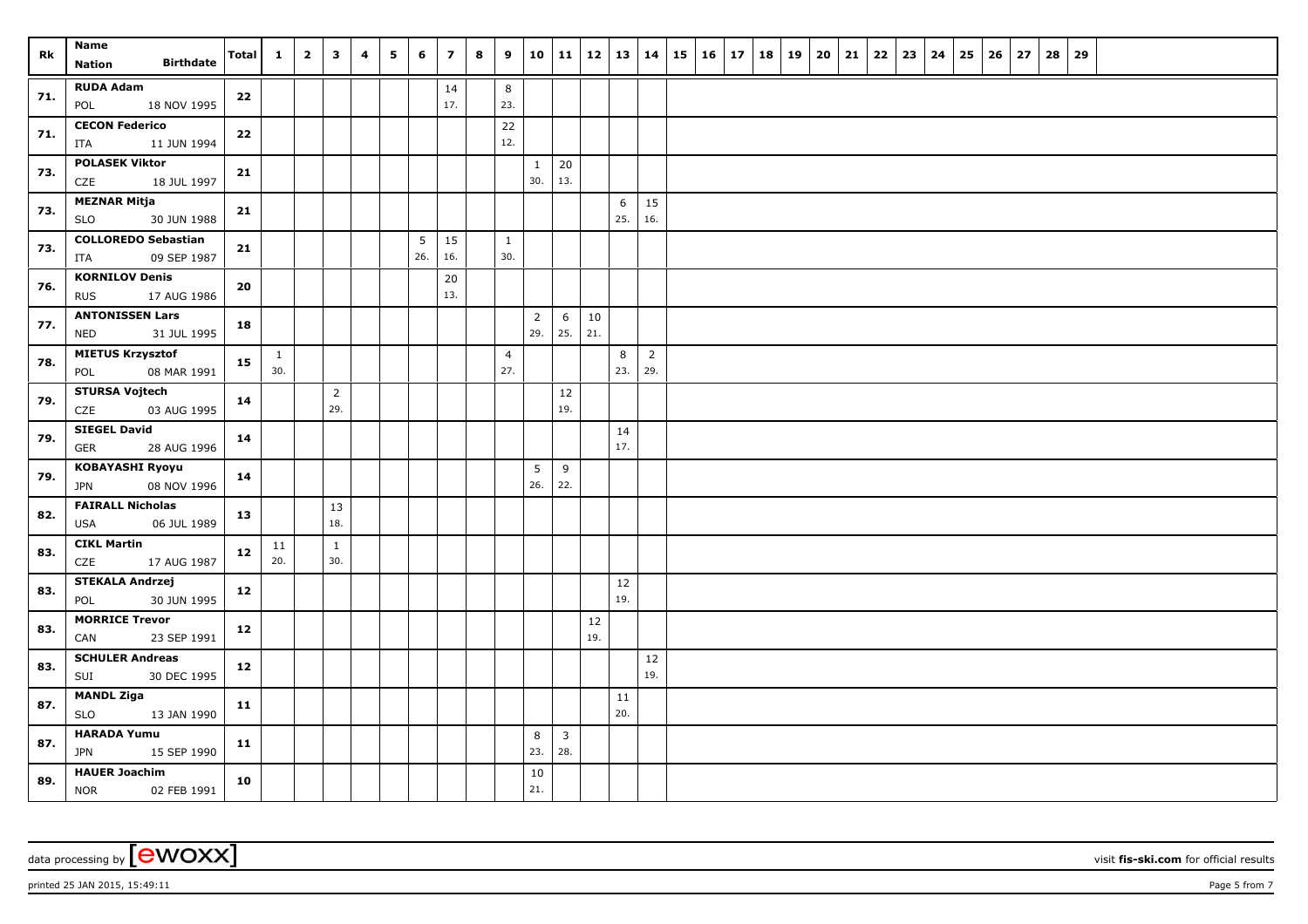| Rk   | <b>Name</b>                                        | Total          | $\mathbf{1}$   | $\overline{\mathbf{2}}$ | $\overline{\mathbf{3}}$ | 4 | 5 | 6                     | $\overline{z}$ | 8              | 9 |                       |                       | 10   11   12   13   14 |              |                       | 15 |  | $16$   17   18   19 | 20 | 21 | 22 | 23 | 24 | 25 | 26 | 27 | 28 | 29 |  |  |  |
|------|----------------------------------------------------|----------------|----------------|-------------------------|-------------------------|---|---|-----------------------|----------------|----------------|---|-----------------------|-----------------------|------------------------|--------------|-----------------------|----|--|---------------------|----|----|----|----|----|----|----|----|----|----|--|--|--|
|      | <b>Birthdate</b><br><b>Nation</b>                  |                |                |                         |                         |   |   |                       |                |                |   |                       |                       |                        |              |                       |    |  |                     |    |    |    |    |    |    |    |    |    |    |  |  |  |
| 90.  | <b>ALEXANDER Nicholas</b>                          | 9              |                |                         |                         |   |   |                       |                |                |   |                       |                       |                        |              | 9                     |    |  |                     |    |    |    |    |    |    |    |    |    |    |  |  |  |
|      | USA<br>24 AUG 1988                                 |                |                |                         |                         |   |   |                       |                |                |   |                       |                       |                        |              | 22.                   |    |  |                     |    |    |    |    |    |    |    |    |    |    |  |  |  |
| 90.  | <b>STREITLER Patrick</b><br>17 APR 1995<br>AUT     | 9              |                |                         |                         |   |   |                       |                | 9<br>22.       |   |                       |                       |                        |              |                       |    |  |                     |    |    |    |    |    |    |    |    |    |    |  |  |  |
|      | <b>HALVORSEN Espen Enge</b>                        |                | 8              |                         |                         |   |   |                       |                |                |   |                       |                       |                        |              |                       |    |  |                     |    |    |    |    |    |    |    |    |    |    |  |  |  |
| 92.  | 10 MAY 1990<br><b>NOR</b>                          | 8              | 23.            |                         |                         |   |   |                       |                |                |   |                       |                       |                        |              |                       |    |  |                     |    |    |    |    |    |    |    |    |    |    |  |  |  |
|      | <b>INGVALDSEN Ole Marius</b>                       |                | $\overline{7}$ |                         |                         |   |   |                       |                |                |   |                       |                       |                        |              |                       |    |  |                     |    |    |    |    |    |    |    |    |    |    |  |  |  |
| 93.  | <b>NOR</b><br>02 OCT 1985                          | $\overline{z}$ | 24.            |                         |                         |   |   |                       |                |                |   |                       |                       |                        |              |                       |    |  |                     |    |    |    |    |    |    |    |    |    |    |  |  |  |
| 93.  | <b>VARESCO Daniele</b>                             | $\overline{z}$ |                |                         |                         |   |   |                       |                | $\overline{7}$ |   |                       |                       |                        |              |                       |    |  |                     |    |    |    |    |    |    |    |    |    |    |  |  |  |
|      | ITA<br>25 JUL 1995                                 |                |                |                         |                         |   |   |                       |                | 24.            |   |                       |                       |                        |              |                       |    |  |                     |    |    |    |    |    |    |    |    |    |    |  |  |  |
| 93.  | <b>ROENSEN Atle Pedersen</b>                       | $\overline{z}$ |                |                         |                         |   |   |                       | $\overline{7}$ |                |   |                       |                       |                        |              |                       |    |  |                     |    |    |    |    |    |    |    |    |    |    |  |  |  |
|      | <b>NOR</b><br>13 AUG 1988                          |                |                |                         |                         |   |   |                       | 24.            |                |   |                       |                       |                        |              |                       |    |  |                     |    |    |    |    |    |    |    |    |    |    |  |  |  |
| 93.  | <b>NAKAMURA Naoki</b><br><b>JPN</b><br>19 SEP 1996 | $\overline{z}$ |                |                         |                         |   |   |                       |                |                |   | $\overline{7}$<br>24. |                       |                        |              |                       |    |  |                     |    |    |    |    |    |    |    |    |    |    |  |  |  |
|      | <b>INNGJERDINGEN Christi</b>                       |                |                |                         |                         |   |   |                       |                |                |   |                       |                       | 6                      |              |                       |    |  |                     |    |    |    |    |    |    |    |    |    |    |  |  |  |
| 93.  | SWE<br>19 DEC 1996                                 | $\overline{z}$ |                |                         |                         |   |   |                       |                |                |   |                       | $\mathbf{1}$<br>30.   | 25.                    |              |                       |    |  |                     |    |    |    |    |    |    |    |    |    |    |  |  |  |
|      | <b>IWASA Yuken</b>                                 |                |                |                         |                         |   |   |                       |                |                |   | 6                     |                       |                        |              |                       |    |  |                     |    |    |    |    |    |    |    |    |    |    |  |  |  |
| 98.  | <b>JPN</b><br>02 JUL 1999                          | 6              |                |                         |                         |   |   |                       |                |                |   | 25.                   |                       |                        |              |                       |    |  |                     |    |    |    |    |    |    |    |    |    |    |  |  |  |
| 99.  | <b>MODIC Andraz</b>                                | 5              |                |                         |                         |   |   |                       |                |                |   |                       |                       |                        | $\mathbf{1}$ | $\overline{4}$        |    |  |                     |    |    |    |    |    |    |    |    |    |    |  |  |  |
|      | <b>SLO</b><br>23 OCT 1996                          |                |                |                         |                         |   |   |                       |                |                |   |                       |                       |                        | 30.          | 27.                   |    |  |                     |    |    |    |    |    |    |    |    |    |    |  |  |  |
| 100. | <b>BAZHENOV Aleksandr</b>                          | 4              |                |                         |                         |   |   |                       |                |                |   | $\overline{4}$        |                       |                        |              |                       |    |  |                     |    |    |    |    |    |    |    |    |    |    |  |  |  |
|      | <b>RUS</b><br>13 JUL 1995                          |                |                |                         |                         |   |   |                       |                |                |   | 27.                   |                       |                        |              |                       |    |  |                     |    |    |    |    |    |    |    |    |    |    |  |  |  |
| 100. | <b>OJALA Juho</b><br><b>FIN</b><br>17 MAR 1995     | 4              |                |                         |                         |   |   | $\overline{4}$<br>27. |                |                |   |                       |                       |                        |              |                       |    |  |                     |    |    |    |    |    |    |    |    |    |    |  |  |  |
|      | <b>AALTO Antti</b>                                 |                |                |                         | $\overline{4}$          |   |   |                       |                |                |   |                       |                       |                        |              |                       |    |  |                     |    |    |    |    |    |    |    |    |    |    |  |  |  |
| 100. | 02 APR 1995<br>FIN                                 | 4              |                |                         | 27.                     |   |   |                       |                |                |   |                       |                       |                        |              |                       |    |  |                     |    |    |    |    |    |    |    |    |    |    |  |  |  |
|      | <b>ALAMOMMO Andreas</b>                            |                |                |                         | $\overline{3}$          |   |   |                       |                |                |   |                       |                       |                        |              |                       |    |  |                     |    |    |    |    |    |    |    |    |    |    |  |  |  |
| 103. | 23 DEC 1998<br>FIN                                 | $\mathbf{3}$   |                |                         | 28.                     |   |   |                       |                |                |   |                       |                       |                        |              |                       |    |  |                     |    |    |    |    |    |    |    |    |    |    |  |  |  |
| 103. | <b>BODMER Pascal</b>                               | $\mathbf{3}$   |                |                         |                         |   |   | $\overline{3}$        |                |                |   |                       |                       |                        |              |                       |    |  |                     |    |    |    |    |    |    |    |    |    |    |  |  |  |
|      | GER<br>04 JAN 1991                                 |                |                |                         |                         |   |   | 28.                   |                |                |   |                       |                       |                        |              |                       |    |  |                     |    |    |    |    |    |    |    |    |    |    |  |  |  |
| 103. | <b>HOSODA Shotaro</b>                              | $\mathbf{3}$   |                |                         |                         |   |   |                       |                |                |   | $\mathbf{3}$          |                       |                        |              |                       |    |  |                     |    |    |    |    |    |    |    |    |    |    |  |  |  |
|      | <b>JPN</b><br>02 DEC 1991                          |                |                |                         |                         |   |   |                       |                |                |   | 28.                   |                       |                        |              |                       |    |  |                     |    |    |    |    |    |    |    |    |    |    |  |  |  |
| 103. | <b>BARTOL Tilen</b><br><b>SLO</b><br>17 APR 1997   | $\mathbf{3}$   |                |                         |                         |   |   |                       |                |                |   |                       |                       |                        |              | $\overline{3}$<br>28. |    |  |                     |    |    |    |    |    |    |    |    |    |    |  |  |  |
|      | <b>BARTOL Gasper</b>                               |                |                |                         |                         |   |   |                       |                |                |   |                       |                       |                        | 3            |                       |    |  |                     |    |    |    |    |    |    |    |    |    |    |  |  |  |
| 103. | <b>SLO</b><br>27 SEP 1991                          | $\mathbf{3}$   |                |                         |                         |   |   |                       |                |                |   |                       |                       |                        | 28.          |                       |    |  |                     |    |    |    |    |    |    |    |    |    |    |  |  |  |
| 108. | <b>POLYCHRONIDIS Nico</b><br>GRE<br>08 NOV 1989    | $\overline{2}$ |                |                         |                         |   |   |                       |                |                |   |                       | $\overline{2}$<br>29. |                        |              |                       |    |  |                     |    |    |    |    |    |    |    |    |    |    |  |  |  |

 $p$ rinted 25 JAN 2015, 15:49:11 Page 6 from 7